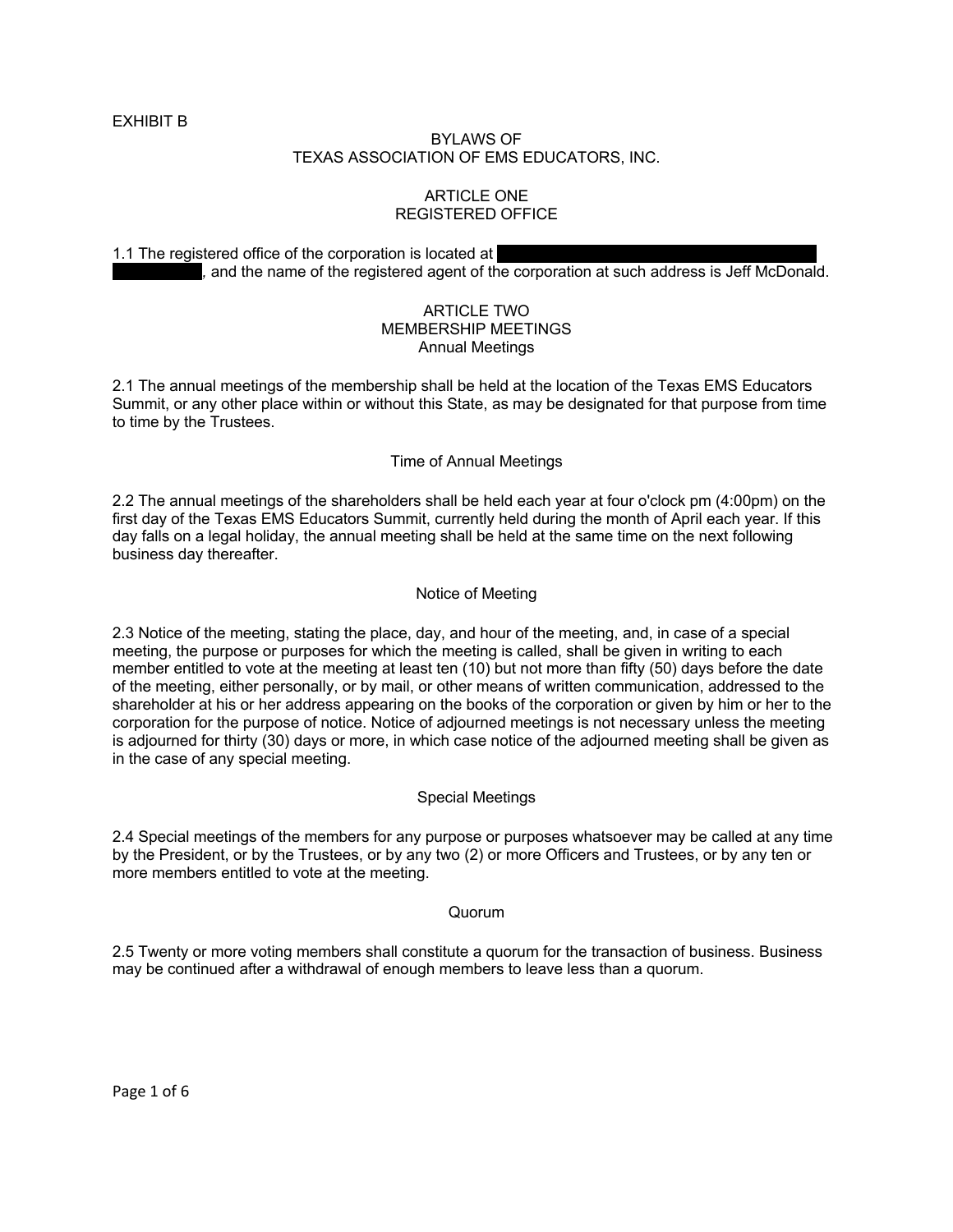## Voting

2.6 Only persons whose names appear on the member rolls of the corporation on the date on which such notice of the meeting is mailed shall be entitled to vote at such meeting, unless some other day is fixed by the Board of Directors for the determination of members of record. Each regular member is entitled to one vote. Voting for the election of Officers and Trustees shall be by voice unless any member demands a ballot vote before the voting begins.

#### Proxies

2.7 Every person entitled to vote may do so in person, no proxy voting will be allowed.

#### Consent of Absentees

2.8 No defect in the calling or noticing of a members' meeting will affect the validity of any action at the meeting if a quorum was present, and if no member not present objects to the holding of the meeting, or approval of the minutes, before the meeting occurs, and such objection shall be filed with the corporate records or made a part of the minutes of the meeting.

#### Action Without Meeting

2.9 Action may be taken by the members without a meeting if each member entitled to vote signs a written consent to the action and such consents are filed with the Secretary of the corporation.

#### ARTICLE THREE TRUSTEE Powers

3.1 The Trustees shall act only as a board and an individual Trustee shall have no power as such. All corporate powers of the corporation shall be exercised by, or under the authority of, and the business and affairs of the corporation shall be controlled by the Duly elected Officers, subject, however, to such limitations as are imposed by law, the Articles of Incorporation or these Bylaws as to actions to be authorized or approved by the members. The Officers may, by contract or otherwise, give general or limited or special power and authority to an officer and employees of the corporation to transact the general business, or any special business, of the corporation, and may give powers of attorney to agents of the corporation to transact any special business requiring such authorization.

#### Number and Qualification of Trustees and Officers

3.2 The authorized number of Trustees of this Corporation shall be Three (3)*.* The official officers of this Corporation shall be President, Vice-President, Secretary, and Treasurer. All Trustees and Officers must be members of this corporation or residents of Texas. The number of Trustees and Officers may be increased or decreased from time to time by amendment to these Bylaws but no decrease shall have the effect of shortening the term of any incumbent Trustee or Officer. Any Position to be filled by reason of an increase in the number of Officers or Trustees shall be filled by election at any annual meeting or at a special meeting of the members called for that purpose.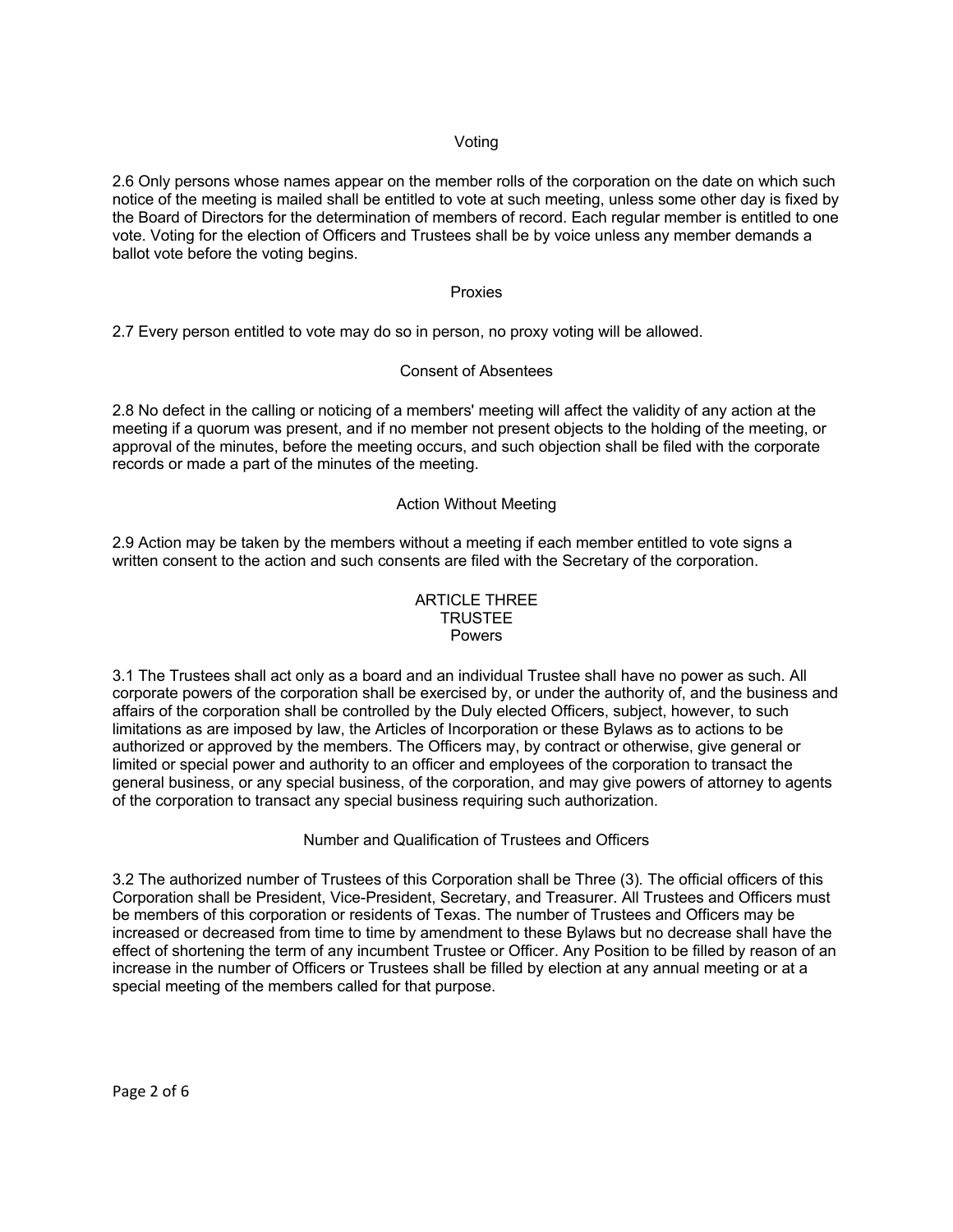# Election and Term of Office

3.3 One Trustee shall be elected annually by the members entitled to vote, and shall hold office for a term of Three (3) years, or until their respective successor is elected, or until their death, resignation, or removal. The other Officers of the Corporation are to be elected on an annual basis during the regular Membership meeting. They shall serve for individual one year terms. (At the initial meeting of the membership, Three Trustees should be elected, One for a one year term, another for a two year term and a third for a three year term. Thereafter as noted in the earlier portion of this section.)

#### Vacancies

3.4 Vacancies in the Officers and Trustees may be filled by a majority of the remaining Officers and Trustees, though less than a quorum. The members may elect a Trustee or Officer at any time to fill a vacancy not filled by the Officers and Trustees.

# Removal of Officers

3.5 The entire set of Officers and Trustees or any individual Officer or Trustee may be removed from office with or without cause by vote of a majority of the members entitled to vote, at any regular or special meeting of such members.

# Place of Meetings

3.6 All meetings of the Officers shall be held at the principal offices of the corporation or at such place within or without the State as may be designated from time to time by a resolution of the Officers or by written consent of all the Officers.

#### Regular Meetings

3.7 Regular meetings of the Officers shall be held, without call or notice, immediately following each annual meeting of the members of this corporation, and at other such times as the Officers may determine.

#### Special Meetings--Call and Notice

3.8 Special meetings of the Membership or Officers for any purpose shall be called at any time by the President or, if he or she is absent or unable or refuses to act, by the Vice President or any two Trustees. Written notices of the special meetings, stating the time, and in general terms the purpose or purposes thereof, shall be mailed or electronical delievered or personally delivered to each Officer and Trustee not later than ten (10) days before the day appointed for the meeting.

#### Quorum

3.9 A majority of the authorized number of Officers and Trustees shall be necessary to constitute a quorum for the transaction of business, except to adjourn as hereinafter provided. Every act or decision done or made by a majority of the Officers present shall be regarded as the act of the Organization, unless a greater number be required by law or by the Articles of Incorporation.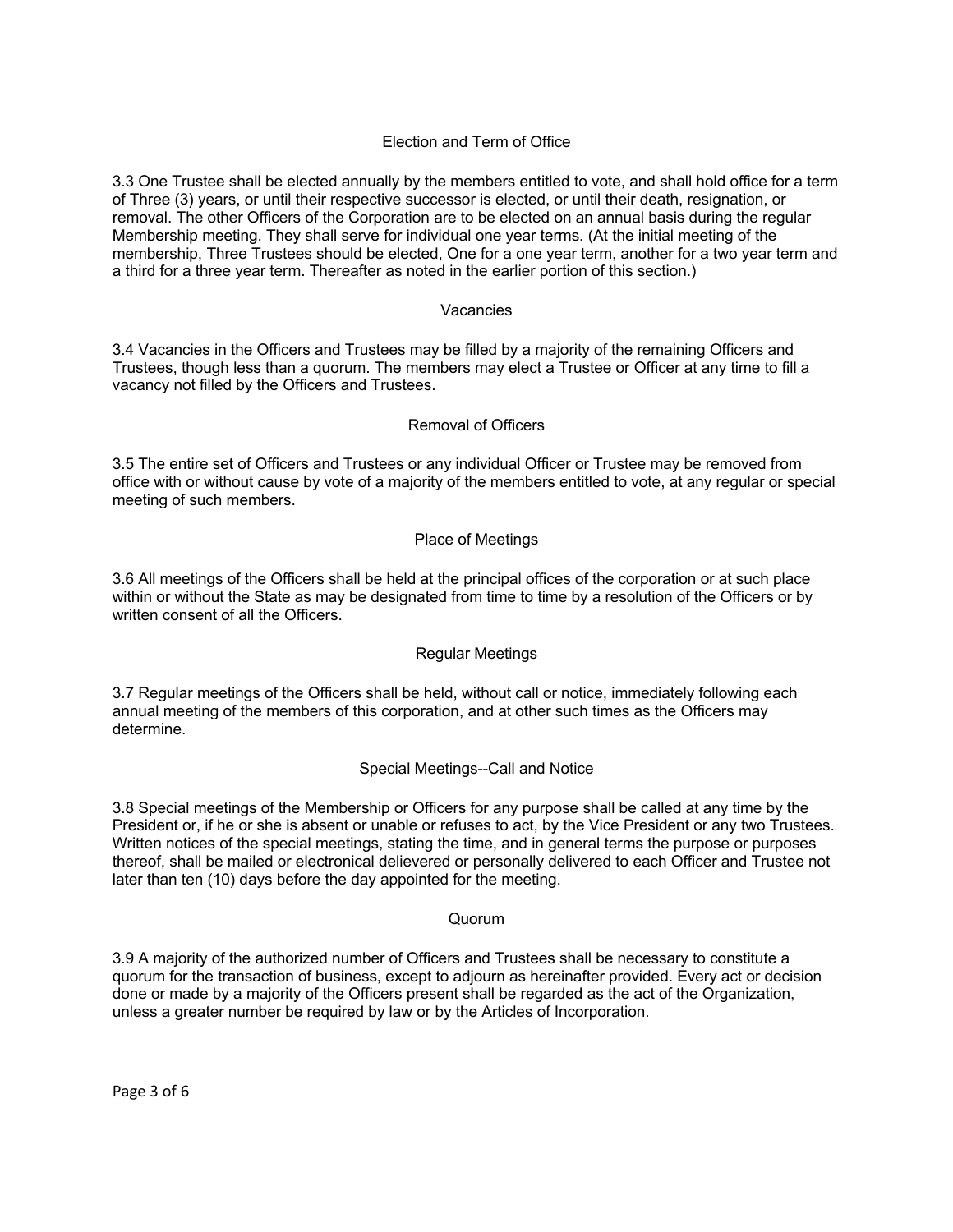# Board Action Without Meeting

3.10 Any action required or permitted to be taken by the Officers, may be taken without a meeting, and with the same force and effect as a unanimous vote of Officers, if all the members of the Officers shall individually or collectively consent in writing to such action.

## Adjournment--Notice

3.11 A quorum of the Officers may adjourn any Officers' meeting to meet again at a stated day and hour. Notice of the time and place of holding such an adjourned meeting need not be given to absent Officers if the time and place is fixed at the meeting adjourned. In the absence of a quorum, a majority of the Officers present at any Officers' meeting, either regular or special, may adjourn from time to time until the time fixed for the next regular meeting of the Officers.

# Conduct of Meetings

3.12 The President or, in his or her absence, the Vice-President, shall preside at meetings of the Officers. The Secretary of the corporation, or in his or her absence, any person appointed by the presiding officer, shall act as Secretary of the Officers.

# **Compensation**

3.13 Officers and members of committees may receive such compensation, if any, for their services, and such reimbursement for expenses, as may be fixed or determined by resolution by the Officers, subject to approval by the voting membership.

#### Indemnification of Directors and Officers

3.14 The Officers may authorize the corporation to pay expenses incurred by, or to satisfy a judgment or fine rendered or levied against present or former Trustees, officers, or employees of this corporation as provided by Article 2.02 (A) (16) of the Business Corporation Act.

#### ARTICLE FOUR **OFFICERS** Title and Appointment

4.1 The officers of the corporation shall be a President, a Vice President, a Secretary, a Treasurer, and such other officers as the membership shall from time to time determine. No single person may hold two concurrent officer positions except, Secretary and Treasurer. All officers shall be elected by and hold office at the pleasure of the membership, which shall fix the compensation and tenure of all officers.

#### Powers and Duties of Officers

4.2 The officers of the corporation shall have the powers and duties generally ascribed to the respective offices, and such additional authority or duty as may from time to time be established by the Board of Directors.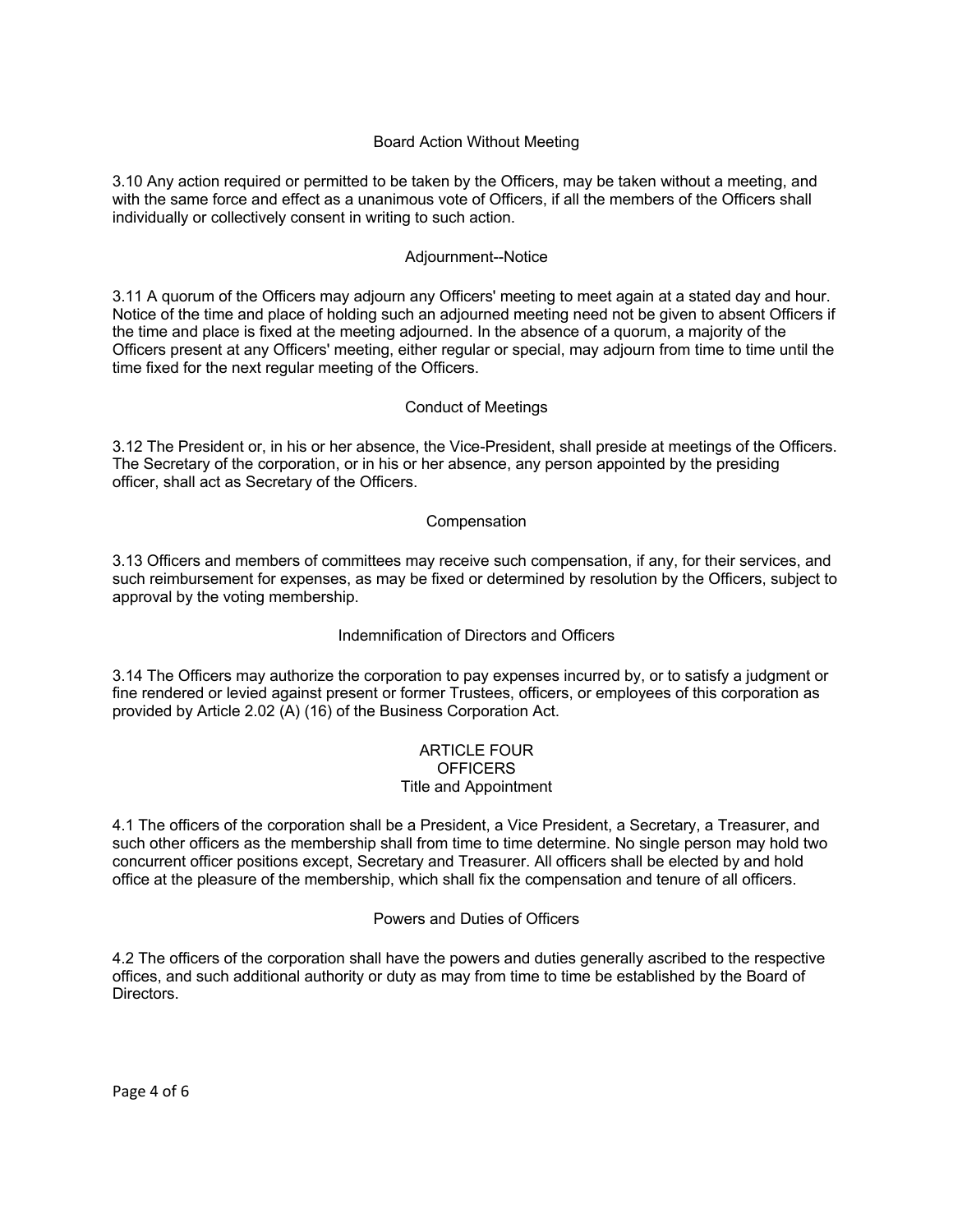# Powers and Duties of Trustees

4.3 The Trustees shall be direct representatives of the membership's interest at all meetings. They also fulfill the function of oversight of the Officers proceedings. Trustees shall review all purchases and fiscal activities of the Officers, and at least annually, review the permanent financial records of the organization for reasonable compliance with applicable law and IRS requirements.

## ARTICLE FIVE EXECUTION OF INSTRUMENTS

5.1 The Membership may, in its discretion, determine the method and designate the signatory officer or officers, or other person or persons, to execute any corporate instrument or document, or to sign the corporate name without limitation, except where otherwise provided by law, and such execution or signature shall be binding upon the corporation.

## ARTICLE SIX MEMBERSHIP No Shares of Ownership

6.1 There are no owners of this corporation. This corporation shall have no stock.

# Membership Powers

6.2 The members when qualified, will exercise traditional ownership powers within the corporation.

## Types of Membership

6.3 There will be two classes of membership in this corporation. Regular Members, who have the right to vote in matters before the organization and hold office, and Associate Members who shall not have a right to vote or hold office.

#### Active Members

6.4 An Active member is a person who holds a current active instructor or coordinator license from the Texas Department of State Health Services. These members may be involved in EMS education in a fulltime, part-time, or volunteer role. After making application to the Secretary in the customary written form, and submitting a fee as determined by the membership, persons meeting the qualification for membership will be enrolled on the official corporate member list.

#### Associate Members

6.5 An Associate member is a person who is not actively involved in the education of EMS professionals. These members may be interested in EMS education because their industry supplies equipment or materials to the industry, or may be retired EMS education professionals. These persons, after making application to the Secretary in the customary written form, and submitting a fee as determined by the membership, persons meeting the qualification for sustaining membership will be enrolled on the official corporate member list. Associate members may not hold office or vote in matters during the corporate meetings.

Page 5 of 6